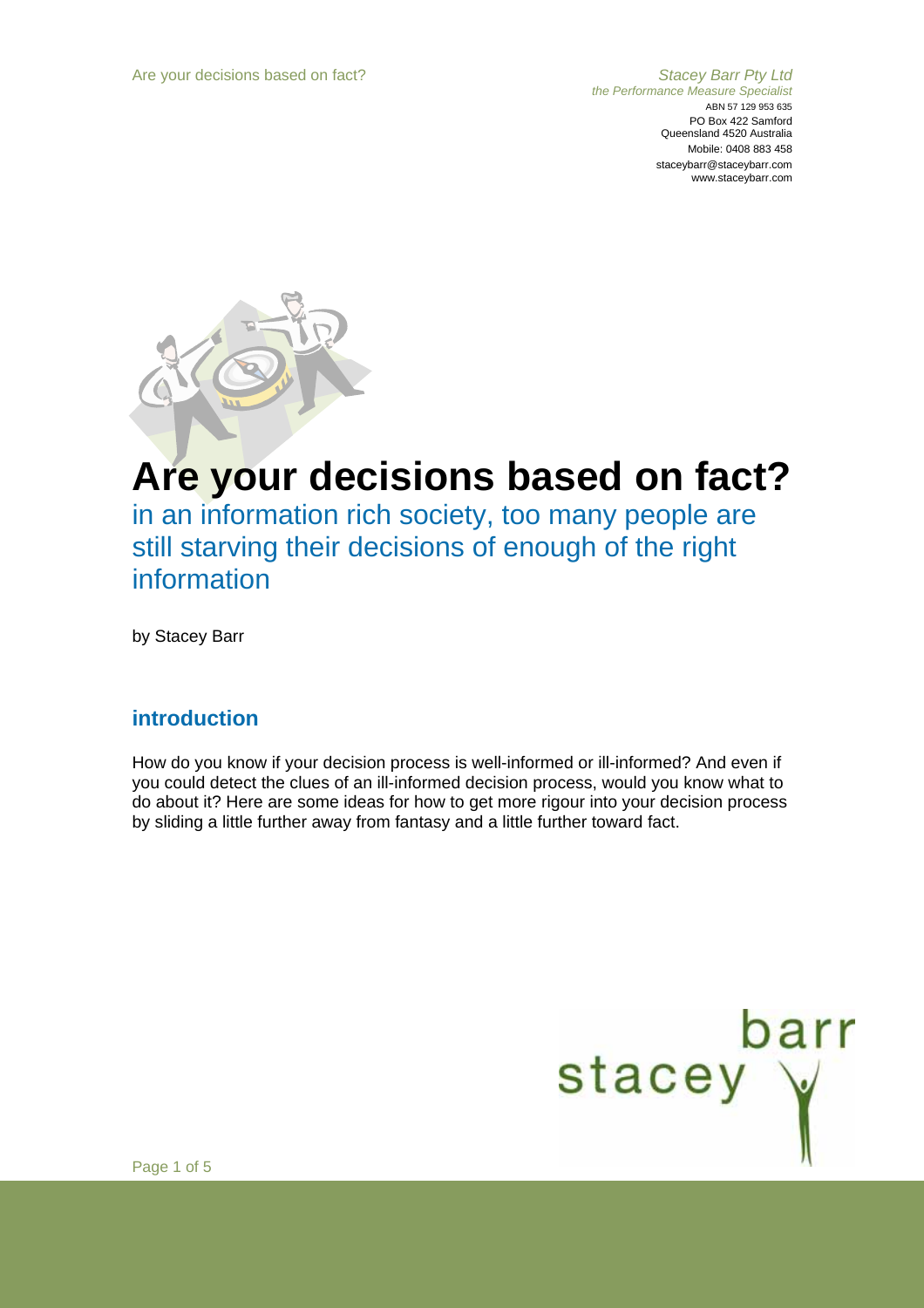stacey y

# **clues that you're witnessing an ill-informed decision process**

You can tell the hallmarks of an ill-informed decision process simply by listening for all the substitutes that are offered in place of real data, fact and evidence. Usually these substitutes go quietly unnoticed, or are selectively ignored. We either aren't aware that they are indeed poor stand-ins for good and sufficient information, or we remain silenced by our fear of the repercussions of publicly questioning them.

The alternative is actually more frightening. Think for a minute about the consequences of medical researchers making decisions about introducing new drugs on the basis of a handful of test subjects, or of civil engineers making decisions about bridge design on the back of professional opinion, or aircraft manufacturers making decisions about fuel economy without thorough analysis of the impacts of changing the fuel system. It's not always a case of life and death, but if you can imagine the money and time being wasted on account of ill-informed decisions, then you might start imagining how different the world could be if that money and time were available for better use.

If slaying ill-informed decisions is a crusade you're up for, then a skill worth sharpening is your ear for those poor substitutes for good information. Here are some clues for what to listen for, and some linguistic lances to prod with.

#### **vague, non-specific claims**

When people are asked for an update or progress check on how their initiatives or projects or functions or processes are going, and they are ill-equipped to answer with specific data or evidence, you'll probably hear them say things like the following:

- "It is working really well."
- "We're tracking along fantastically."
- "The result was slow to get off the ground, but now it's up to speed."
- "Cycle time is too high."
- "That project is failing to realize benefits."

Are responses like these really enough to enlighten a decision making team sufficient that they need interrogate no further? Hardly. They are too vague and non-specific, and they tempt all to snuggle up together in a false sense of security from which they either ignore what is really going on or make rash untested decisions. If you hear this genre of performance update dialogue, have courage to ask questions that dig for specifics:

- "What exactly is working well?"
- "How are we tracking, specifically?"
- "How slow was it? What speed is it at now?"
- "Too high compared to what?"
- "What kinds of benefits is it failing to realize?"

Page 2 of 5 © Stacey Barr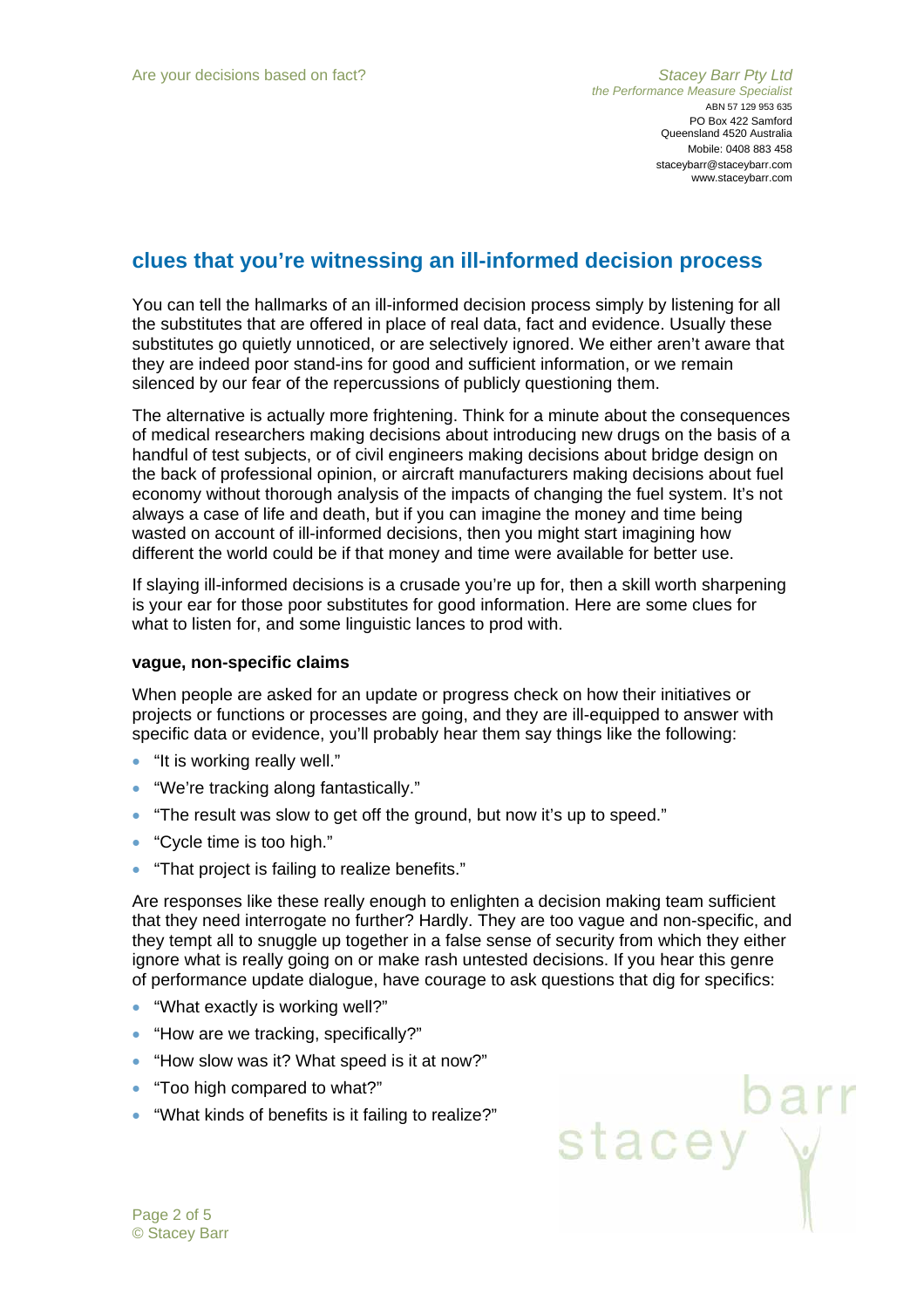#### **opinions and hearsay**

When you've been around something for a long time, you get to know the way things work by the patterns that keep recurring. It is super easy to be seduced by the predictive power of those patterns, especially when it saves you effort. When uttered by recognised experts, opinion and hearsay shine like pearls of wisdom:

- "Obviously we have the best sales performance."
- "Our customers are very satisfied with our responsiveness."
- "That project is failing to realize benefits."
- "I think we've done a great job this year."

Opinion and hearsay are dangerous when they come clothed in crisp words and confident tones. But they are fact no more than the Emperor's new clothes are fabric. It's a brave soul indeed that asks the dumb questions of those who are certain. Time and again, however, the dumb questions turn out to be excellent questions when they turn attention to concrete evidence:

- "How is it obvious?"
- "How do you know? How did you find this out?"
- "In what ways is the project failing?"
- "What leads you to conclude this?"

#### **logic leaps**

The cause-effect conversation is a mainstay of management decision processes, but its familiarity doesn't guarantee its sensibility. "Cause-effect" is a simple form of logic connecting two results in a distinct relationship. It takes a keen ear to hear logic leaps in a cause-effect argument connecting the results of familiar performance attributes:

- "We've met our downsizing target and costs are rationalizing now."
- "We have improved customer loyalty because we implemented the CRM."
- "Several initiatives together have improved revenue."
- "Employee turnover has reduced because of our performance planning system."

Leaps in logic of this ilk are a symptom of failure in the planning process to establish sound and clearly articulated hypotheses of which strategies are supposed to impact which results, and failure in the strategy implementation process to validate these hypotheses as early as possible with evidence of the real impact. Armed with common sense, curiosity and a coping strategy for the uncertainty likely to ensue, you can put a stop to long-held logically flawed beliefs about what really causes what:

- "How was the relationship between costs and downsizing determined and verified?"
- "Is it possible that customers might not stay loyal, despite the fact we implemented a CRM?"
- "Which factors have the most influence on revenue?"<br>Stacey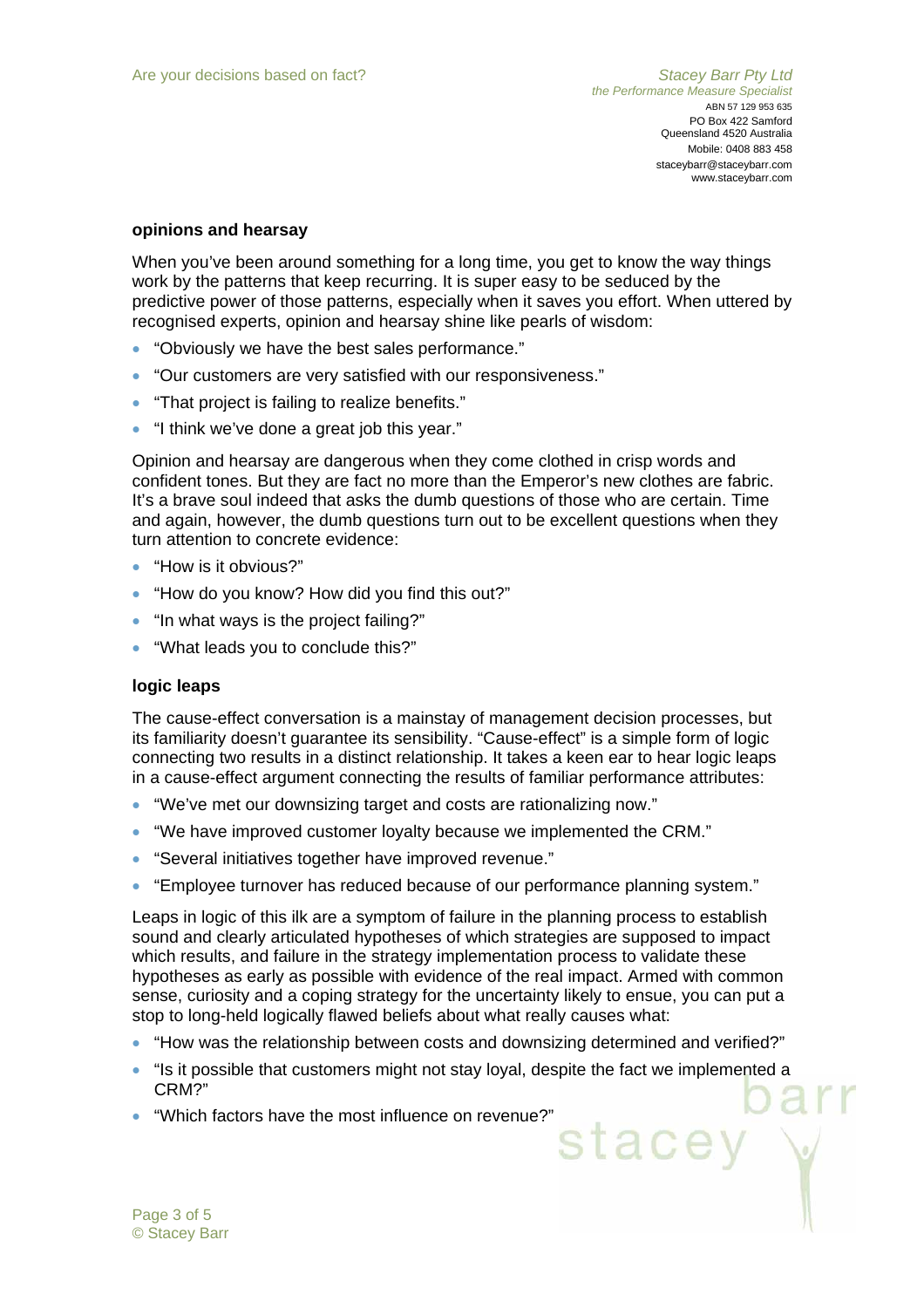• "What size is the impact that the performance planning system has, compared with other factors that influence turnover?"

#### **the cliché**

It could be just about the best attempt to inform a decision with no information at all. The clichés, the motherhood statements, the cultural truisms of your industry or organisation, are all tactics of those too detached to even have their own opinion about how performance is going:

- "Customers are never satisfied. We just do what we can with what we have."
- "The goal posts are constantly moving, and we don't have enough resources to keep adjusting."
- "We're getting runs on the board."
- "No-one in this industry ever gets more than 80% on-time performance."
- "The call centre is best practice."

What is the basis for such broad-brushed and sweeping claims? Where did they come from? Someone will need to take the bull by the horns, pin him to the wall, break it down and get to the bottom of it. Seriously, it's likely some stale beliefs need to be contested, and the current boundaries of knowledge need to be acknowledged:

- "Never? Has there never been a satisfied customer?"
- "Why do you say that customers are never satisfied?"
- "Which goal posts?"
- "How are the goal posts moving?"
- "What kind of runs are you talking about?"
- "What makes 81% so impossible?"
- "What defines best practice?"

# **moving toward well-informed decisions**

Challenging the dialogue of the decision process is simply about asking for evidence. When results are claimed, or success declared, or hypotheses taken as given, and no sufficiently supporting information offered along with, then it's time to test and probe. If no data or fact or evidence is forthcoming, two choices are available. Either wear the cost of gathering such data or fact or evidence, or wear the cost of making the wrong decision. Only one of these is the responsible choice to make.

Rest assured, challenging the dialogue of the decision process is going to take you all into some uncomfortable territory where egos feel poked at, fears have to be faced, and more effort expended on the planning, implementing and measuring processes than hoped or imagined. But it is a job that must be done. And if you have read to this point and have witnessed the clues of ill-informed decision processes in your